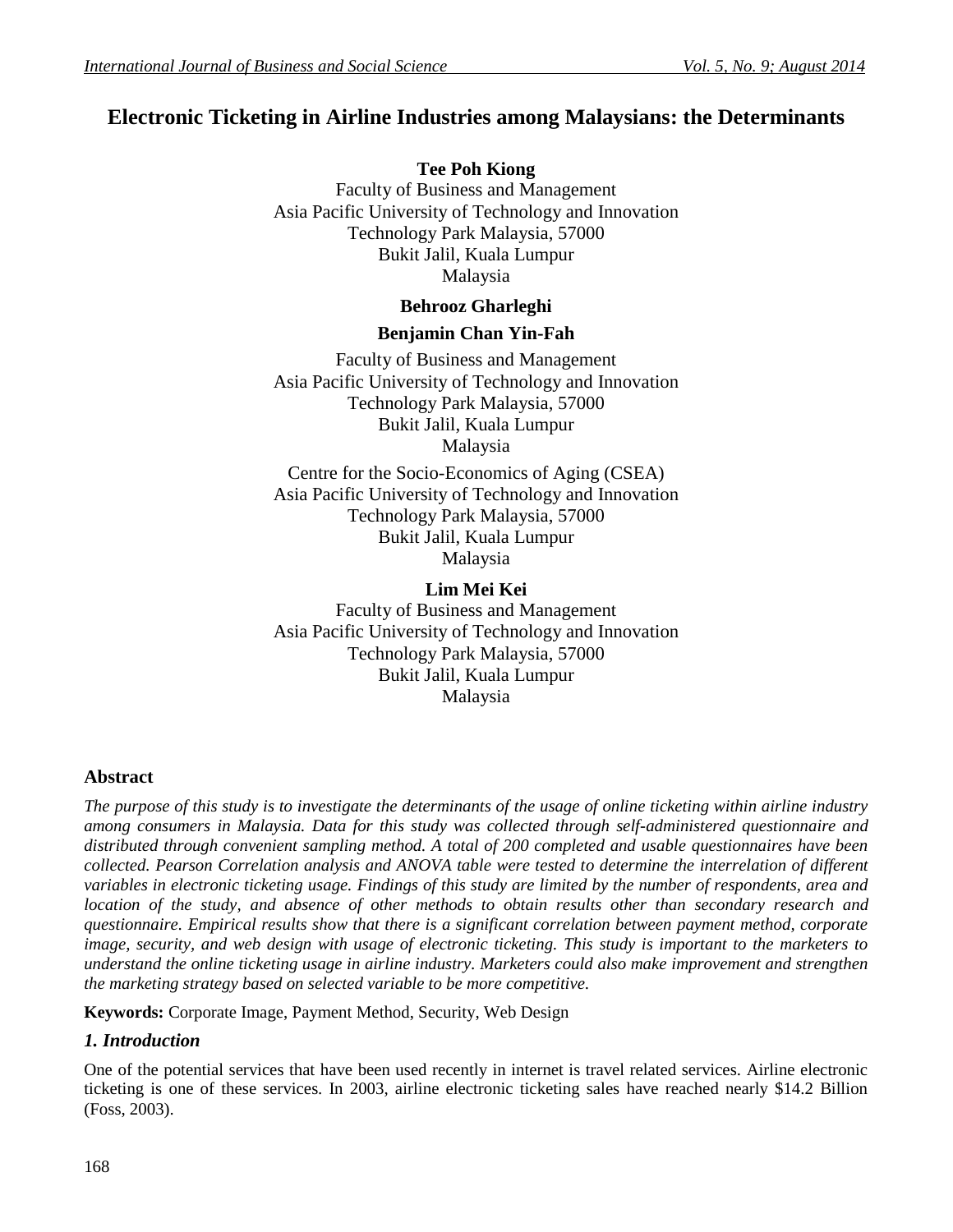The widespread of zeal for e-commerce is leading the airline industry into electronic ticketing system. In the Asia Pacific region, particularly in the Philippines, Thailand, Hong Kong and Malaysia, the e-ticketing service is gaining popularity. In Malaysia, Air Asia Company is the first to initiate the electronic ticketing system. This meets their core value of low cost carrier. According to the Nielsen (2005), nearly 14% of online purchasers bought airline ticket using internet. This helps the company to increase its popularity in internet and also minimize the costs.

The aim of this paper is to investigate the usage of electronic ticketing whether influenced by payment method, corporate image, security, and web design in Malaysia. Online businesses use numerous ways of payment methods, such as credit cards, debit cards and cash on delivery. Most of the customers choose to purchase an airline company ticket online not only for convenience reason but also for the security of the payment process. Thus, customers will evaluate the usefulness and user-friendly criteria for each airline online purchasing website which includes internet subscription, information searching, and payment methods (Grace and Chia, 2009).

Most consumers choose a payment method not only based on the convenience, but also for an important criterion that is security (Xiaoying, Kwek, and Min, 2012). Usually, electronic ticketing website provides few types of payment method such as, make an online payment with credit card, debit card (cash) or cash on delivery. When customers making a payment on the online ticket, a convince payment system is the first choice. A complicated payment method will chase out some customer. Therefore, uncomplicated payment methods on the electronic ticketing system will helps to maintain and increase the number of customers.

Corporate image is always important for every company. A good image will help company to build positive appearance. Corporate image determine the usage of electronic ticketing. Therefore, an airline company with a bad corporate image will influence the usage of electronic ticketing from the customers. The role of corporate image towards the airline company is important. Many studies have concluded that image and customer trust will affect the individual behaviour (Ratnasingham, 1998). Thus, the corporate image perceived by customers will make a tangible influence on decision to which airline ticket they are going to purchase online.

Traveling industry is the most high volume e-commerce business on the web (Ting, 2005). Thus, the web design of the airline company website is sure to be sensible. The website colour, structure, information and ease of use are the most important criteria for a web page in Airline Company.

Another factor that influences the e-ticketing usage is the security. Consumers are concern about the security, liability and privacy of the online website (Gefen, 2000). The security system is to protect the private information and card information of customers. A good reputation of security system on the airline company will be a huge advantage. The transaction data and personal information are exploring in the website in uses. Thus, a good security system in airline electronic ticketing is relatively important.

A suitable web page will derive the airline company to a positive way (Chan, Aw &Yousefi, 2013).The design of the web site should reflect the characteristics of the medium, the customers, and the competitive environment (Gretzel, et al 2000). Company should know what structure of web design will attract more customers. Usually websites that contains a clear description are more popular.

### *2. Previous Studies*

### **2.1 Electronic Ticketing**

E-ticketing by definition is a combination of issue and delivery the ticket from a single operation. E-ticketing is an electronic document without a physical paper, airlines industry is using this the most. In this era, most of the major airline companies are using Electronic ticketing. An e-ticketing model allows consumer to enter information directly into the airline's company database. Consumers also allow check-in without showing a physical paper ticket. E-ticketing enables the airline companies to reduce costs in terms of printing, mailing, and reduce the need of man power in terms of decreasing the employee work.

### **2.2 Corporate Image**

"Corporate image is viewing as a whole of all the experiences, beliefs, impressions, feelings and knowledge from the people toward a company" (Aaker, 1996). In line with this statement, corporate image is a customer perception associate with what the individual feels and belief of the company.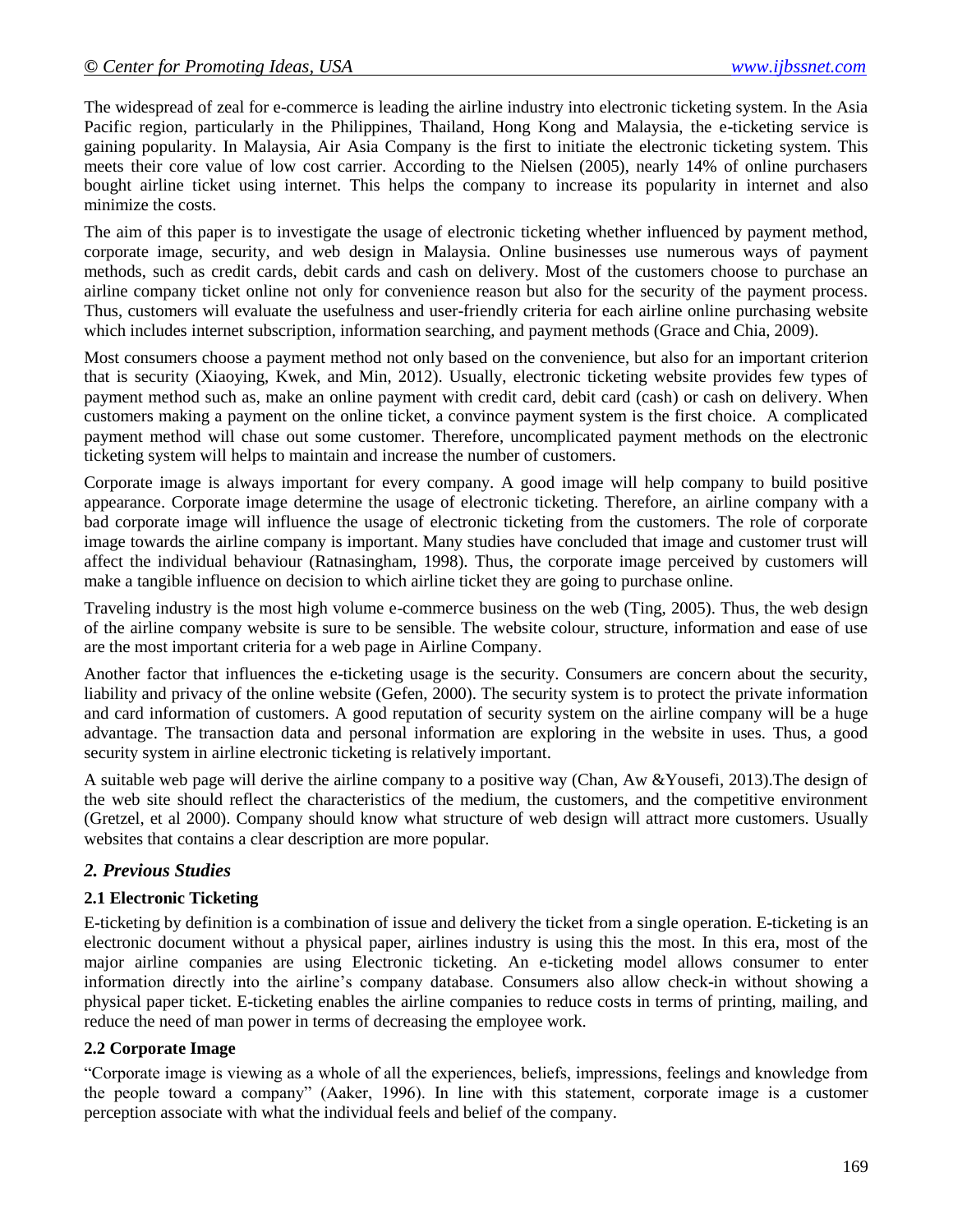"An image is set by impression from different types of people for the company." (Gray and lacrker, 1985). In a result, corporate image is a summative process of contrast on several aspects within the company.

From the previous studies, some of the researchers have studied the influence of corporate image on customers' purchase intentions (Lin, Sher, & Shih, 2005). Airline Companies always work hard on the company image. A bad image will cause many negative aspects for the company. It may spread by rumour, online review or the powerful aspect of word of mouth. "Corporate image is considered as a great strategic tool in terms of the financial section, besides, it also helps to achieve long term objectives and goals" (Abratt and Mafokeng, 2001).Moreover, it may help Airline Companies to increase ticket sales. Good corporate image allows customer to put more trust towards the company, especially in online ticketing.

### **2.3 Payment Method**

Airline electronic ticketing normally provides two types of payment method to allow consumer to precede the whole purchasing process. For example credit card payment and cash payment (debit card). Public usually choose a payment method which is easy to use, but also mature in security system. "Consumers expect websites that protects personal data, provide for secure payment, and maintain the privacy of online communication" (Franzak et al, 2001). Any airline company which provides E-ticketing service is always trying to maintain and enhance its payment method.

"Customers will evaluate the usefulness and ease of use of a particular website, including information search, internet subscription and payment methods" (Grace&Chia, 2009). Thus, with this statement it shows how other factors influence the online electronic ticketing usage toward Airline Company. Nowadays, people always seek for the most convenient and easy way to get the task done. A complicated procedure to reach some purpose will annoy some customers. "When a customer spends a long time to understand and familiarize with shopping and payment procedures at a certain shopping website, the specific holdup cost paid on related intangible things will increase" (Grace&Chia, 2009)

#### **2.4 Security**

Another important aspect that affects online ticketing usage in airline industry is security. "Security is the website ability to protect consumer's personal information" (Xiaoying, Kwek, and Min, 2012). The web must have the ability to protect every consumer information, such as credit card number and personal information. In other words, the data that collected from the online transaction process must ensure that does not expose into third party.

"Consumers concern about the security, liability and privacy of the online website" (Gefen, 2000). Company needs to build a positive perception for customers. Airline company website should be presented professionally and reliable. Airline companies have to put effort for building the positive image of security and privacy.

"Security concerns in electronic commerce can be divided into concerns about user authentication and concerns about the data and transaction security" (Ratnasingham, 1998). In terms of security, user authentication can be defined as gaining customer positive security engagement toward the airline company. Besides, data and transaction security is about the duration of the purchasing process."When perception of security risk decreases, then satisfaction with the information service of online stores is expected to increase" (Elliot &Fowell, 2000). Meanwhile, when customers receive a good perception of security, it is increasing the number of customers in Airline Company.

#### **2.5 Web Design**

"The design of web site has created attention in the human computer interaction (HCI) literature" (Palmer, 2002). It is a behavioural aspect for consumer interaction with computer for building various user-cantered products. There have few methods to analyse whether the web design are favourable to public.

"Prior to extensive use of the web, usability of information systems was matching to a set of design principles" (Palmer, 2002). There have few elements included in web design that analyse the functionality of the web. For example, interaction way with customers, interface design and response time. Besides, Airline Companies also will place some common navigation tool to enable public to access the web more convenience, some example for navigation tools are button, bar and pop out special promotion. As websites becoming the major interface for airline industry, marketers are now more focusing into the website environment rather than the basic usability.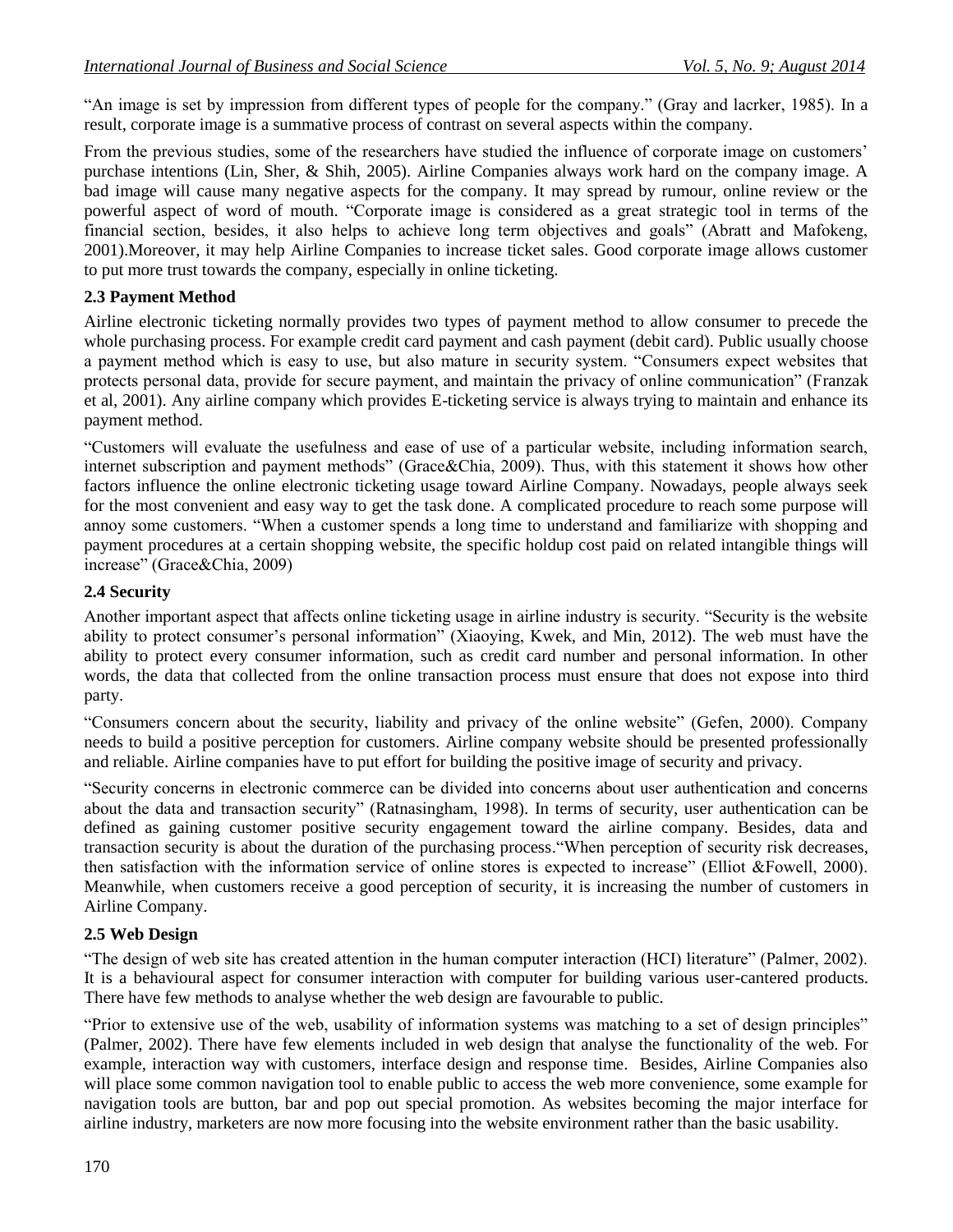"Graphical design, layout, and actual content are prime components in making the page easier to use" (Rasmussen, 1997).

The speed of the website provide to customer when they searching some information is monitoring by everyone, such as people searching air ticket price in an airline company website. "The web become a progressively essential interface, usability research began to concern more specifically on increasing the basic usability principles into the web environment" (Palmer, 2002).

#### **2.6 Research Framework**

Figure 1 shows the framework of the present paper that includes payment method, corporate image, security and web design as independent variables and the usage of Electronic Ticketing among consumers in Malaysia as dependent variable. Therefore based on the above elements discussed, hypotheses of this paper can be given as; (note that they are given in the form of alternative)

H1: There is a relationship between payment method and usage of electronic ticketing.

H2: There is a relationship between corporate image and usage of electronic ticketing.

H3: There is a relationship between security and usage of electronic ticketing.

H4: There is a relationship between web design and usage of electronic ticketing.



**Figure 1: Theoretical framework**

### *3. Research Methodology*

Looking at the sampling frame, all consumers who use E-ticketing system in airline companies in Malaysia were included in the sampling frame. Therefore, only these people in Malaysia would be selected as the potential respondents. Meanwhile, a population for this research are conduce for 18 to 47 years old people who used Eticketing to purchase air ticket are the research target respondents. This research is using convenience-sampling method to conduce the questionnaire. "Convenience sampling is a non-probability sampling technique where subject are selected because of their convenient accessibility and proximity to the researcher." (Castillo, 2009) Therefore, the researcher has chosen this method. In this paper, the statistical analysis will include Person Moment Correlation test and ANOVA analysis. These are applied to study the relationship between independent variables and dependent variable of electronic ticketing usage. The ANOVA test is to identify the factors that are influencing a given data set.

### *4. Empirical Findings*

Pearson correlation analysis we will able to see the relationship of the variables of our data.

| Variables                   | Cronbach's Alpha | Number of Items |
|-----------------------------|------------------|-----------------|
| <b>Electronic Ticketing</b> | 0.817            |                 |
| Payment Method              | 0.716            |                 |
| Security                    | 0.636            |                 |
| Corporate Image             | 0.791            |                 |
| Web Design                  | 0.791            |                 |

#### **Table 1: Reliability Test using Cronbach's Alpha**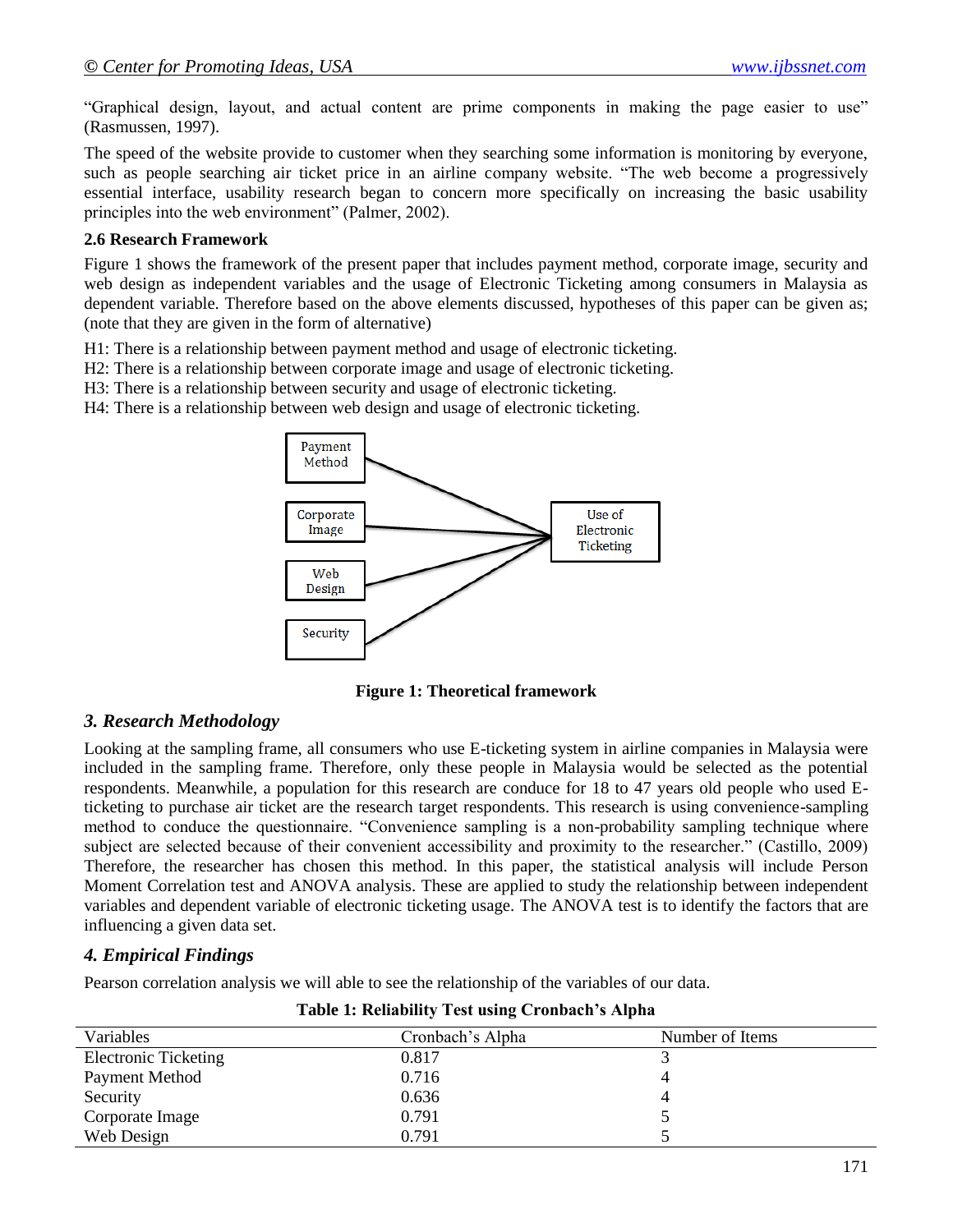According to Table 1, for the first variable of electronic ticketing, there are three questions in data collection. The Cronbach's Alpha value for this variable of this group of question is obtained as 0.817. As the target of the alpha value is 0.6, thus, the reliability value for this value is considered as high. Reliability statistics for payment method using four questions in data collection shows the value of 0.716 for this group of question which is more than 0.6, thus, this value is considered as acceptable. Therefore, the questions for this variable are reliable. Reliability statistics for security using four questions in data collection reveals as 0.636 for this group of question which is also acceptable. For the variable of corporate image, there are five questions in data collection. From the Table, the Cronbach's Alpha value of this group of question is 0.791, thus, the value is considered as high. Lastly, for the variable web design, there are five questions in data collection. According to the Table, the Cronbach's Alpha value of this group of question is 0.791, thus, the value is considered as high. Therefore, all variables are showing high reliability.

### **4.1 Pearson Correlation Analysis**

Pearson correlation analysis is performed on the variables that are under nominal category having to convert into scale. Pearson product moment correlation coefficient is the correlation coefficient that conducted to identify the relationship between variables and it is ranging from -1.00 to +1.00.

|               |                            | <b>ET-AVE</b>       | <b>PM-AVE</b>       | S-AVE               | WD-AVE              | <b>CI-AVE</b>   |
|---------------|----------------------------|---------------------|---------------------|---------------------|---------------------|-----------------|
| <b>ET-AVE</b> | Pearson Correlation        |                     | $.298*$             | $.357*$             | $.277*$             | $.276*$         |
|               | $Sig. (2-tailed)$          |                     | .000                | .000                | .000                | .000            |
|               | N                          | 200                 | 200                 | 200                 | 200                 | 200             |
| <b>PM-AVE</b> | Pearson Correlation        | $.298$ <sup>*</sup> |                     | $.351$ <sup>2</sup> | $.322$ <sup>*</sup> | $.322*$         |
|               | $Sig. (2-tailed)$          | .000                |                     | .000                | .000                | .000            |
|               | N                          | 200                 | 200                 | 200                 | 200                 | 200             |
| S-AVE         | Pearson Correlation        | .357                | $.351$ <sup>*</sup> |                     | .286                | .286            |
|               | $Sig. (2-tailed)$          | .000                | .000                |                     | .000                | .000            |
|               | N                          | 200                 | 200                 | 200                 | 200                 | 200             |
| <b>WD-AVE</b> | Pearson Correlation        | $.277*$             | $.322$ <sup>*</sup> | .286                |                     | $1.000^{\circ}$ |
|               | $Sig. (2-tailed)$          | .000                | .000                | .000                |                     | .000            |
|               | N                          | 200                 | 200                 | 200                 | 200                 | 200             |
| <b>CI-AVE</b> | <b>Pearson Correlation</b> | .277                | $.322*$             | .286°               | $1.000^{\circ}$     |                 |
|               | $Sig. (2-tailed)$          | .000                | .000                | .000                | .000                |                 |
|               | N                          | 200                 | 200                 | 200                 | 200                 | 200             |

|  | <b>Table 2: Pearson Correlation Analysis</b> |  |
|--|----------------------------------------------|--|
|  |                                              |  |

\* denotes Correlation is significant at the 1% level (2-tailed).

 $ET = Electronic$  Ticketing,  $PM =$  Payment Method,  $S =$  Security,  $WD =$  Web Design,  $CI =$  Corporate Image

# **4.1.1 Correlation between Electronic Ticketing and Payment Method**

According to the Table 2, the Pearson Correlation Between electronic ticketing and payment method were found to be 0.298 with the P value of 0.000 which is less than 0.05. Therefore, there is sufficient evidence to support the claim that there is a correlation between electronic ticketing and payment method. The Pearson correlation of 0.298 further shows that there is a positive and significant relationship between electronic ticketing and payment method. In other words, payment method is influenced towards E-ticketing service in Malaysia's airline industry.

# **4.1.2 Correlation between Electronic Ticketing and Corporate Image**

According to Table 2, it shows that the Pearson Correlation Between electronic ticketing and corporate image is 0.276 and the P value is 0.000. Therefore, there is evidence to support the claim that there is a correlation between electronic ticketing and corporate image. The Pearson correlation of 0.276 had shown that there is a positive and significant relationship with electronic ticketing and this relationship is slight and almost negligible moderate relationship with electronic ticketing.

# **4.1.3 Correlation between Electronic Ticketing and Security**

As it can be seen in Table 2, the Pearson Correlation Between electronic ticketing and security is 0.357 and the P value is 0.000. Therefore, it can be conclude that there is a support to the claim that there is a correlation between electronic ticketing and security.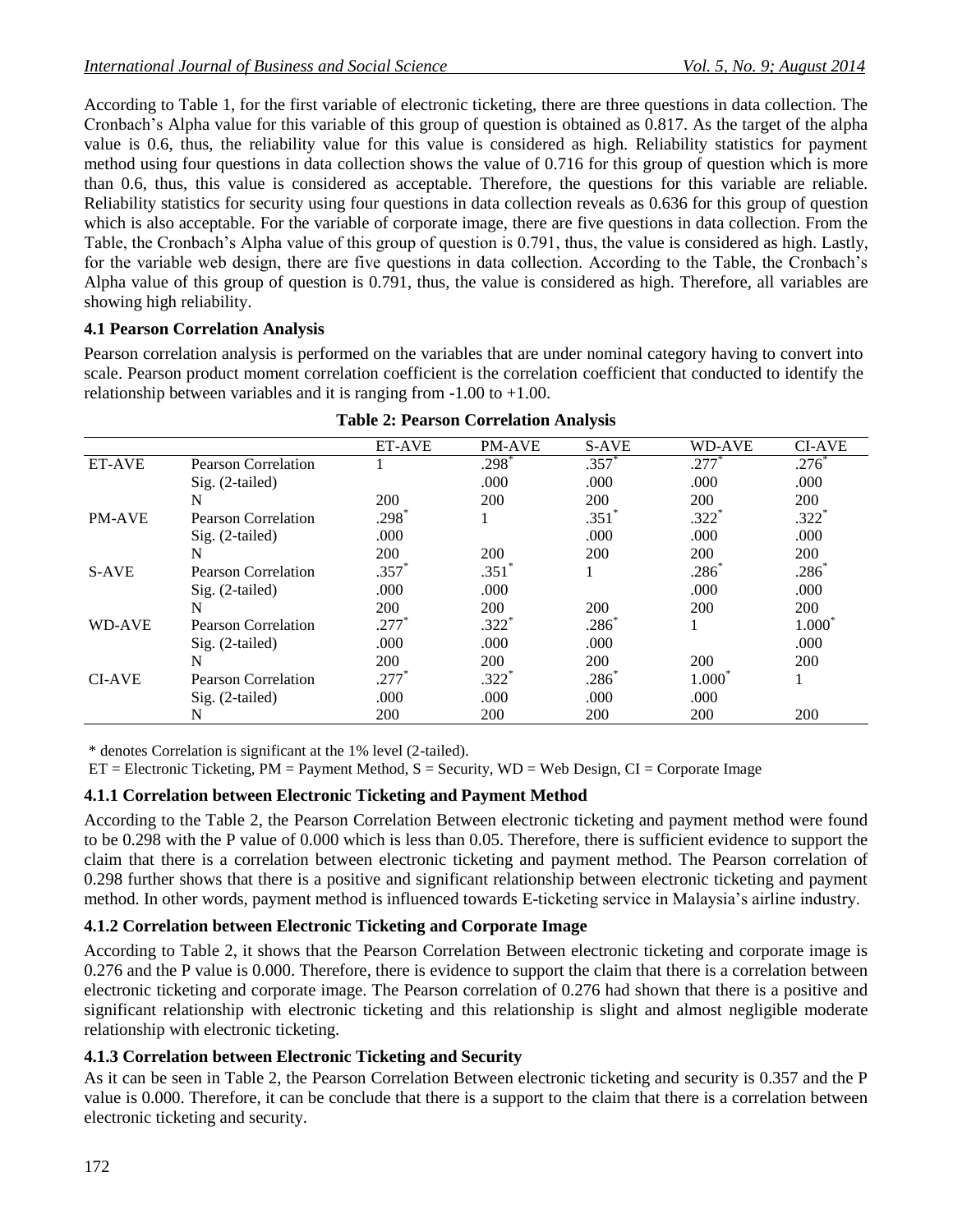The Pearson correlation of 0.357 had shown that there is a positive relationship and this relationship is slight and almost negligible moderate relationship between electronic ticketing and security.

# **4.1. 4 Correlation between Electronic Ticketing and Web Design**

From Table 29, it is obvious that the Pearson Correlation Between electronic ticketing and web design is 0.277 and the P value is 0.000. Therefore, it has sufficient evidence to support the claim that there is a correlation between electronic ticketing and web design. The Pearson correlation of 0.277 had shown that there is a positive relationship and relationship is slight and almost negligible moderate relationship between electronic ticketing and web design which means web design is influenced toward E-ticketing service in Malaysia's airline industry. In overall, the Pearson test shows that there is a relationship and it is slight and almost negligible moderate between electronic ticketing and independent variables.

#### **4.2 Multiple Regression Summary**

| Model | . .                 | Square<br>┸┺ | Square<br>11usted | −<br>. Std.<br>the<br>error of<br>Estimate<br>LИ |
|-------|---------------------|--------------|-------------------|--------------------------------------------------|
|       | $.426$ <sup>a</sup> | .104         | .169              |                                                  |

**Table 3: Model Summary**

a. Predictors: (Constant), CI, S, PM, WD, and dependent variable is ET

Table 3 shows that the R-square for this model is 0.182. This means payment method, corporate image, security and web design contributed 18% towards electronic ticketing. Even though the four variables do not present very strong relationship toward electronic ticketing but there still have a positive relationship and contribute in determining the behaviour of dependent variable.

| Model      | Sum of Squares | df  | Mean Square |        | Sig  |  |
|------------|----------------|-----|-------------|--------|------|--|
| Regression | 3.068          |     | .023        | 14.502 | .000 |  |
| Residual   | 13.821         | 196 | .071        |        |      |  |
| Total      | 6.889          | 199 |             |        |      |  |

#### **Table 4: ANOVA Table**

Dependent Variable: ET

Predictors: (Constant), CI, S, PM, WD

Based on the Table 4, it indicates that the F-value of 14.502 with the p-value of 0.000 which is less than 0.05, the overall regression models with four variable of payment method, corporate image, security and web design have work well explaining the determining in electronic ticketing behaviour.

# *5.0 Conclusion*

In conclusion, this research has found out that there is a relationship between payment method, corporate image, security and web design with electronic ticketing usage. In other word, each independent variable has influenced the usage of electronic ticketing in airline industry. These relationships have identified through the Pearson Correlation Analysis and Multiple Regression Analysis together with ANOVA table. Results show that there is a positive and significant relationship between variables and such relationship is slight and almost negligible moderate relationship between electronic ticketing and explanatory variables in Malaysia's airline industry.